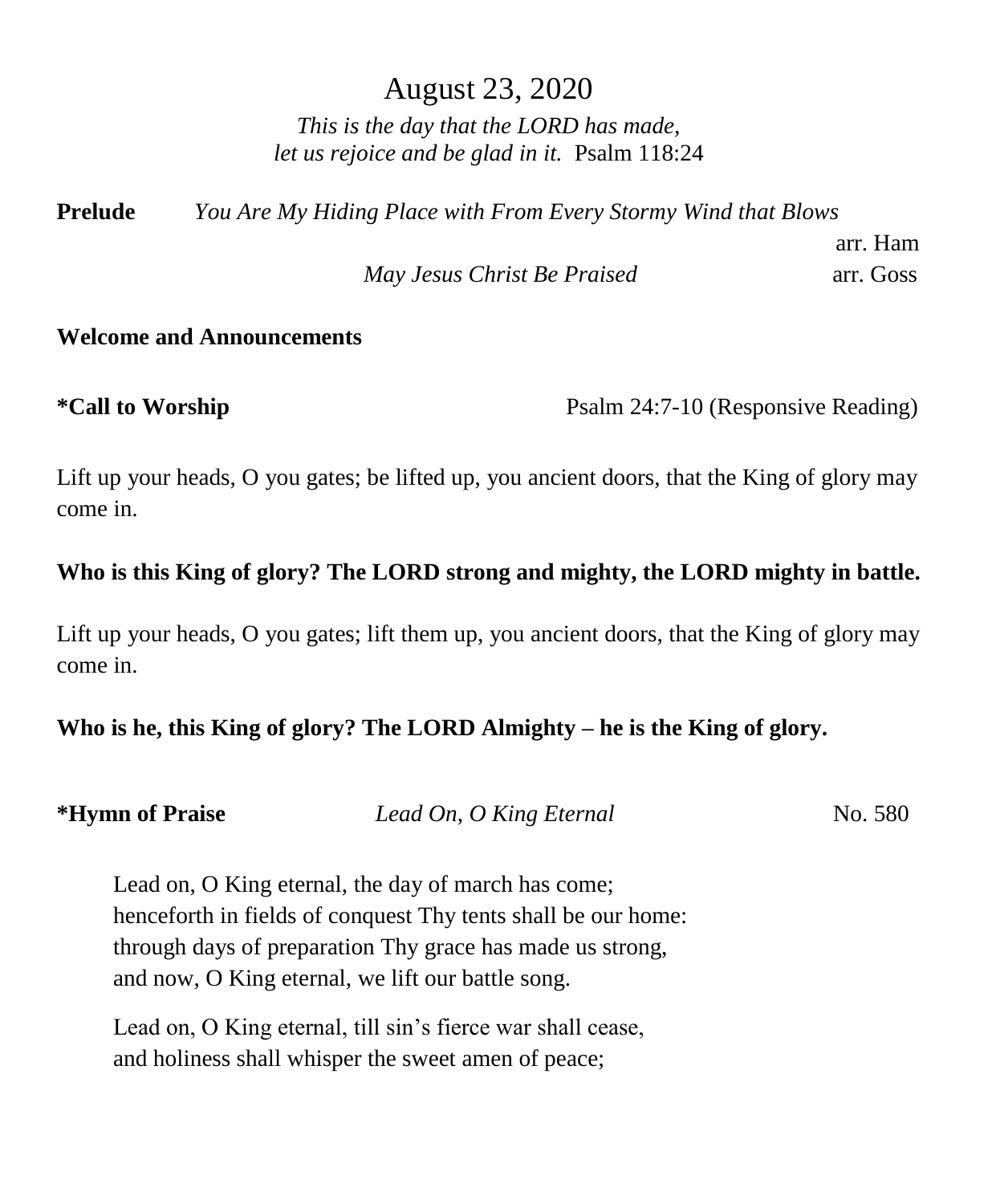for not with swords loud clashing, nor roll of stirring drums, but deeds of love and mercy, the heav'nly kingdom comes.

Lead on, O King eternal: we follow, not with fears; for gladness breaks like morning where-e'er Thy face appears; Thy cross is lifted o'er us; we journey in its light: the crown awaits the conquest; lead on, O God of might.

#### **\*Prayer of Invocation**

## **Scripture Reading Exodus 7:14-25**

### **Prayer of Confession**

Our Father in heaven, forgive us for our slowness of heart. We all know there are things that we need to change, but more often than not, it's too hard, too inconvenient, too damaging to our pride, and too much time involved to make these necessary changes. Renew in each of our hearts a desire to not just be hearers of your Word, but to also be doers. That we would not place our light under a basket, but rather we would let it shine for the whole world to see, so that you might be glorified in us and in our lives, and that many might be won for the sake of your Gospel. In Jesus' name we pray, Amen.

### Assurance of Pardoning Grace **Particle 12:3-6** Psalm 24:3-6

<sup>3</sup> Who may ascend the hill of the Lord? Who may stand in his holy place?  $4$  He who has clean hands and a pure heart, who does not lift up his soul to an idol or swear by what is false. <sup>5</sup>He will receive blessing from the Lord and vindication from God his Savior. <sup>6</sup> Such is the generation of those who seek him, who seek your face, O God of Jacob.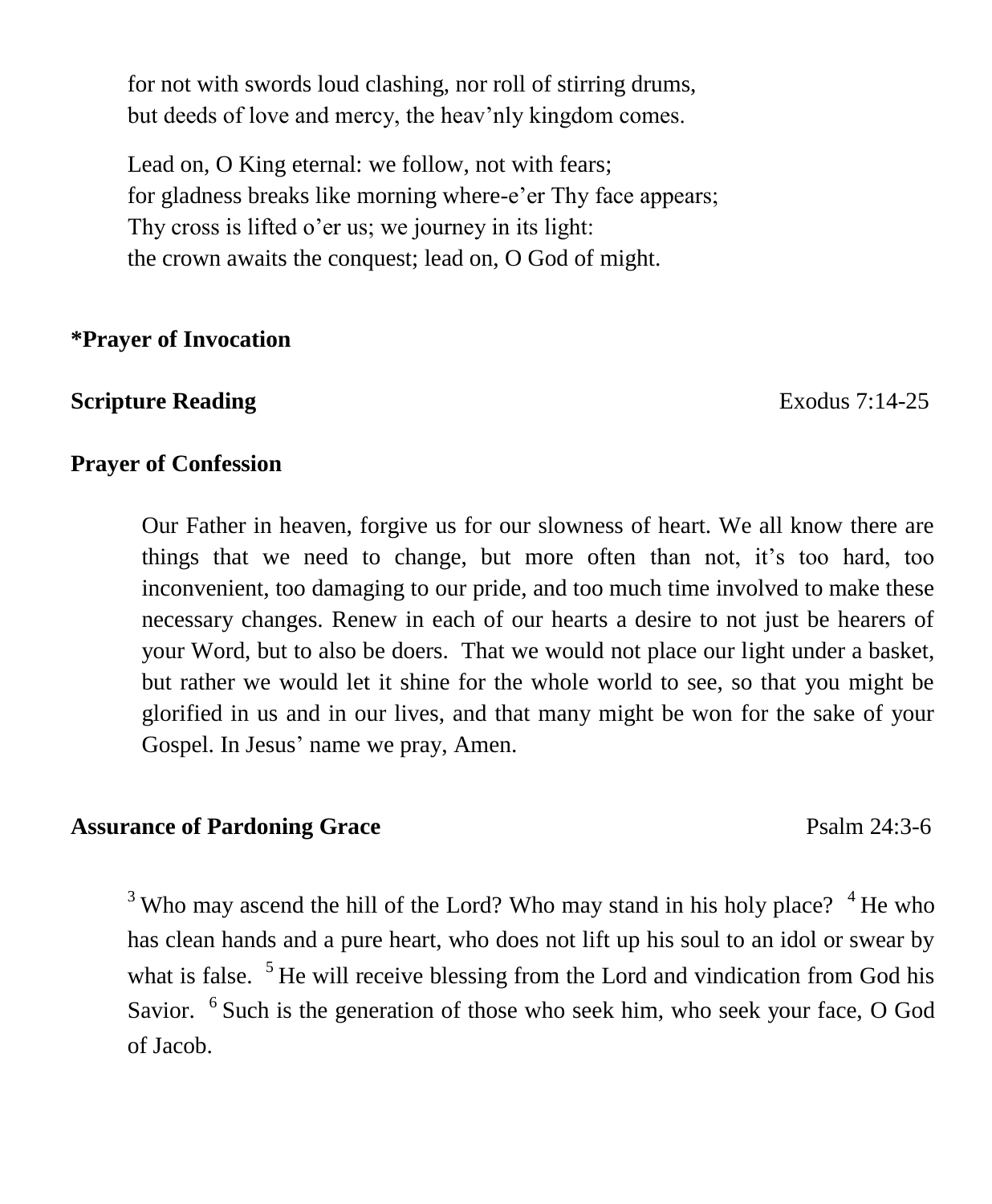Let all things now living a song of thanksgiving to God the Creator triumphantly raise, who fashioned and made us, protected and stayed us, who guides us and leads to the end of our days. His banners are o'er us, his light goes before us, A pillar of fire shining forth in the night, 'til shadows have vanished and darkness is banished, as forward we travel from light into light.

 His law he enforces: the stars in their courses, the sun in its orbit, obediently shine; the hills and the mountains, the rivers and fountains, the deeps of the ocean proclaim him divine. We too should be voicing our love and rejoicing, with glad adoration a song let us raise, 'til all things now living unite in thanksgiving to God in the highest, hosanna and praise!

#### **Westminster Shorter Catechism 65-66**

- Q. 65 What is forbidden in the fifth commandment?
- **A. The fifth commandment forbiddeth the neglecting of, or doing anything against, the honor and duty which belongeth to everyone in their several places and relations.**
- Q. 66 What is the reason annexed to the fifth commandment?
- **A. The reason annexed to the fifth commandment is, a promise of long life and prosperity (as far as it shall serve for God's glory and their own good) to all such as keep this commandment.**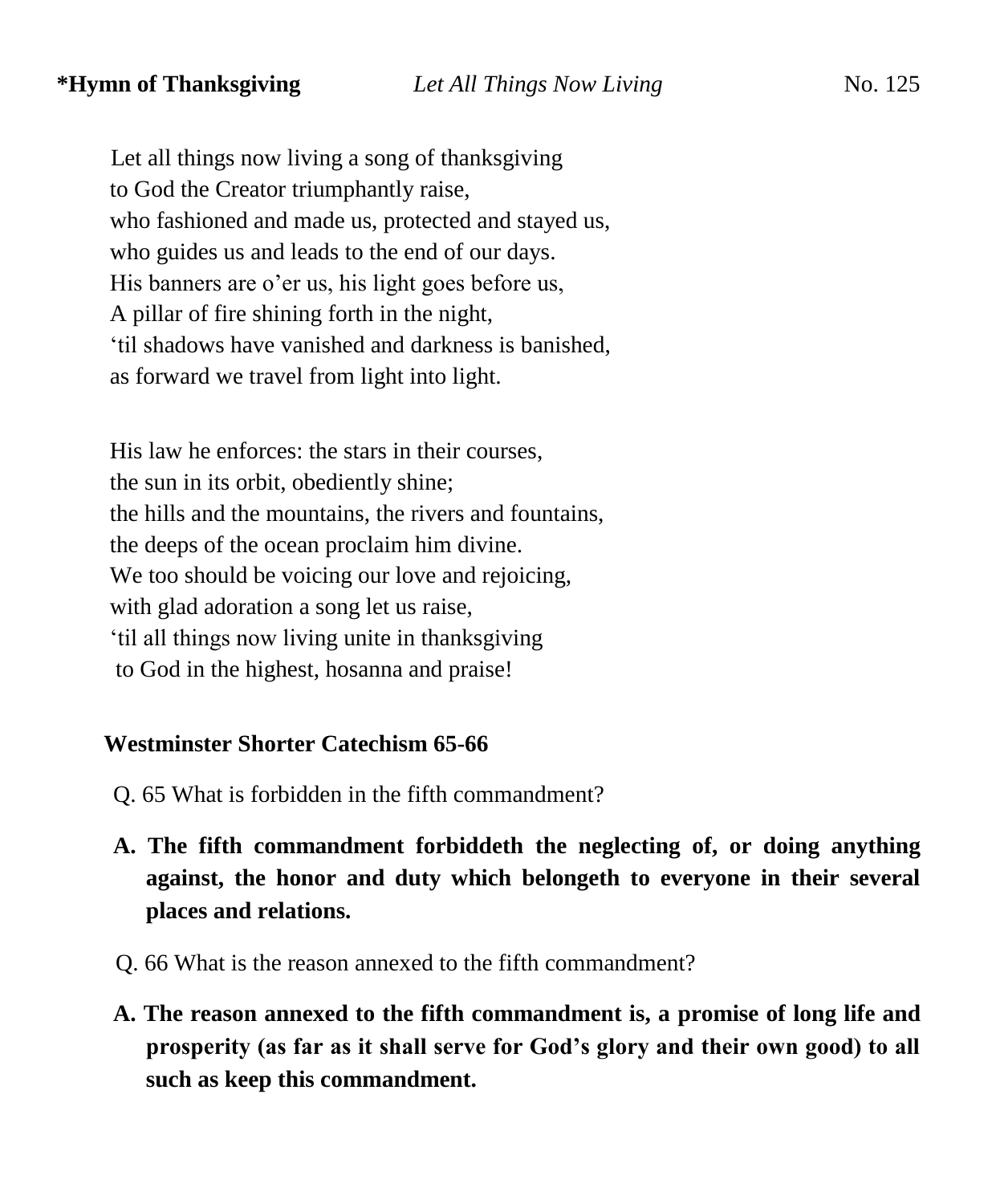## **Prayer of Intercession**

## **\*Hymn of Preparation** *Love Divine, All Loves Excelling*No. 529

Love divine, all loves excelling, Joy of heav'n to earth come down: Fix in us Thy humble dwelling, all Thy faithful mercies crown: Jesus, Thou art all compassion, pure, unbounded love Thou art; Visit us with Thy salvation, enter ev'ry trembling heart.

Breathe, O breathe Thy loving Spirit, into ev'ry troubled breast; Let us all in Thee inherit, let us find the promised rest: Take away the love of sinning; Alpha and Omega be; End of faith, as its Beginning, set our hearts at liberty.

Come, Almighty to deliver, let us all Thy life receive; Suddenly return and never, never-more Thy temples leave. Thee we would be always blessing, serve Thee as Thy hosts above, pray and praise Thee, without ceasing, glory in Thy perfect love.

Finish, then, Thy new creation; pure and spotless let us be: Let us see Thy great salvation perfectly restored in Thee; Changed from glory into glory, till in heav'n we take our place, till we cast our crowns before Thee, lost in wonder, love, and praise.

## **Sermon Worship That Shines** Luke 8:16-21 **Outline**

1. Hard Truths about Ourselves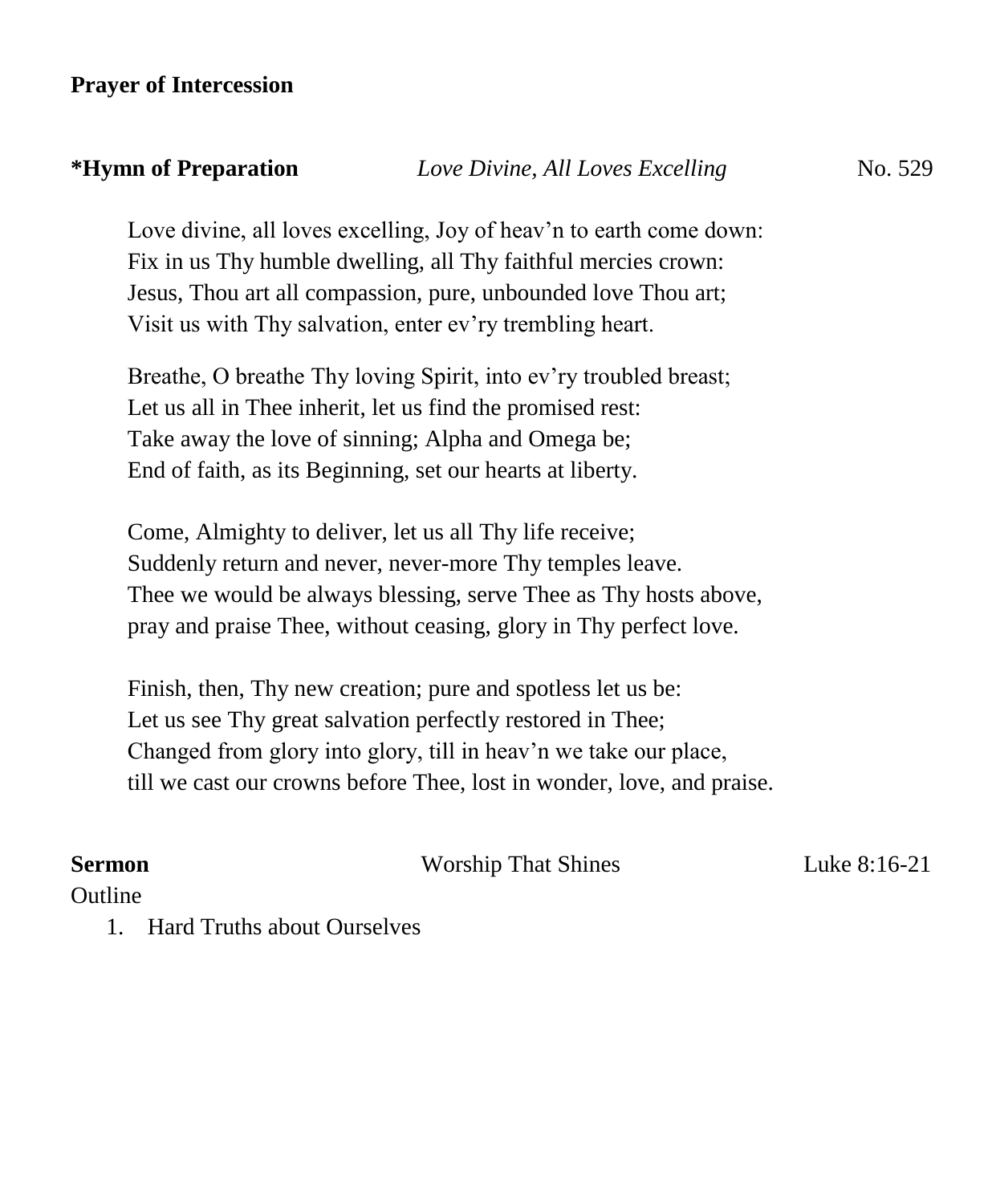## 2. Honest Appraisal of Worship

## **\*Hymn of Response** *When the Roll Is Called Up Yonder*No. 541

When the trumpet of the Lord shall sound and time shall be no more, and the morning breaks, eternal bright and fair; when the saved on earth shall gather over on the other shore, and the roll is called up yonder, I'll be there.

Refrain (Women):

When the roll  $\Box$  is called up yonder; when the roll  $\Box$  is called up yonder,

when the roll is called up yonder; when the roll is called up yonder, I'll be there.

Refrain (Men):

When the roll is called up yonder I'll be there.

\_\_\_\_ When the roll is called up yonder I'll be there.

When the roll is called up yonder;

When the roll is called up yonder, I'll be there.

On that bright and cloudless morning when the dead in Christ shall rise, and the glory of His resurrection share;

when His chosen ones shall gather to their home beyond the skies, and the roll is called up yonder, I'll be there. (Refrain above)

Let us labor for the Master from the dawn till setting sun, let us talk of all His wondrous love and care; then when all of life is over, and our work on earth is done, and the roll is called up yonder, I'll be there. (Refrain above)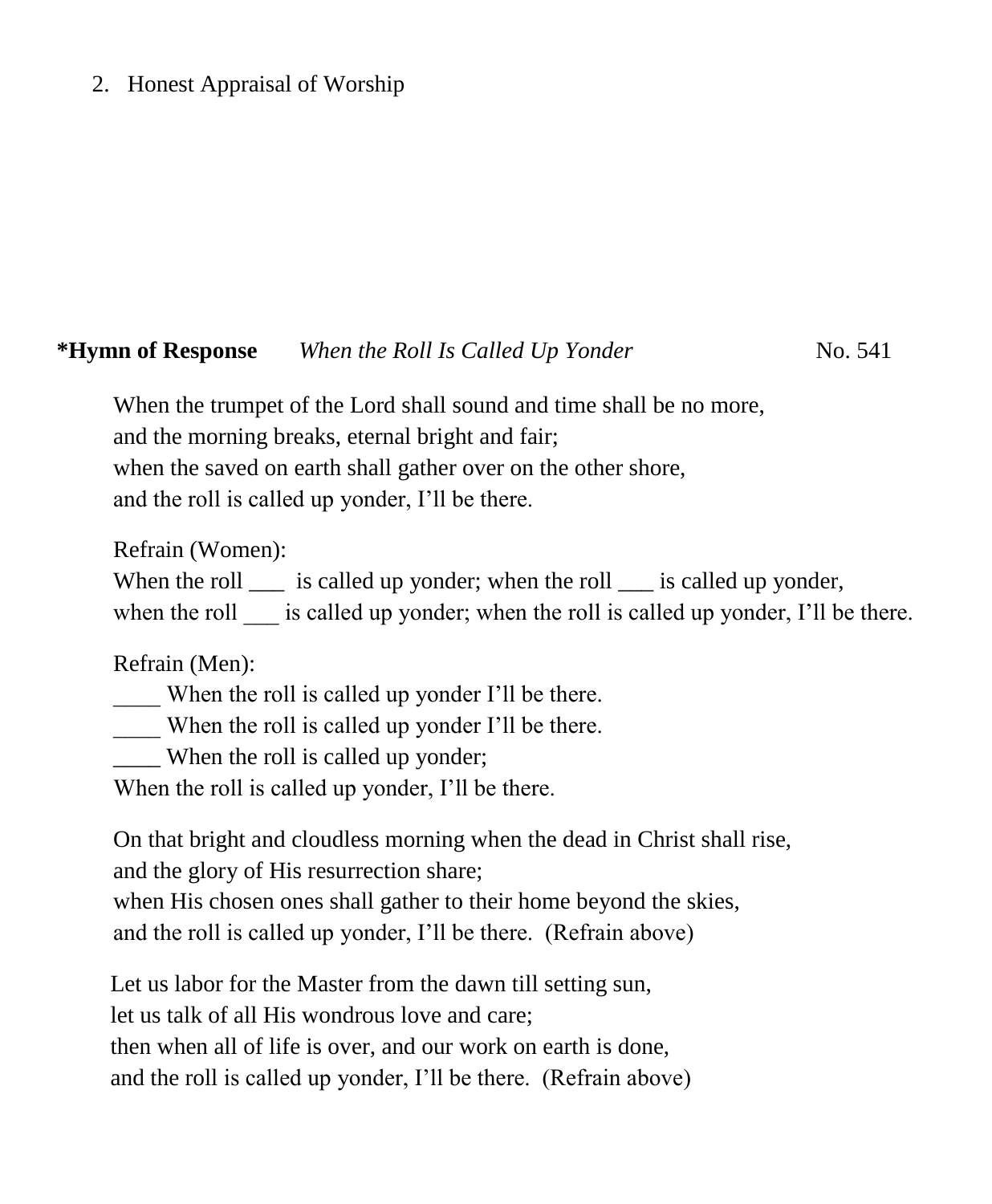## **\*Benediction**

## **\*Gloria Patri** No. 735

Glory be to the Father, and to the Son, and to the Holy Ghost; as it was in the beginning, is now, and ever shall be, world without end. Amen, amen.

**\*Postlude** *Built on the Rock the Church Doth Stand* arr. Sedio

**\* Congregation:** Please stand as able.

**\* \* \* \* \* \* \* \***

**Piano and Organ** Sandy Schoon **Sandy Schoon Intercessory Prayer** Andrew Gretzinger, Pastor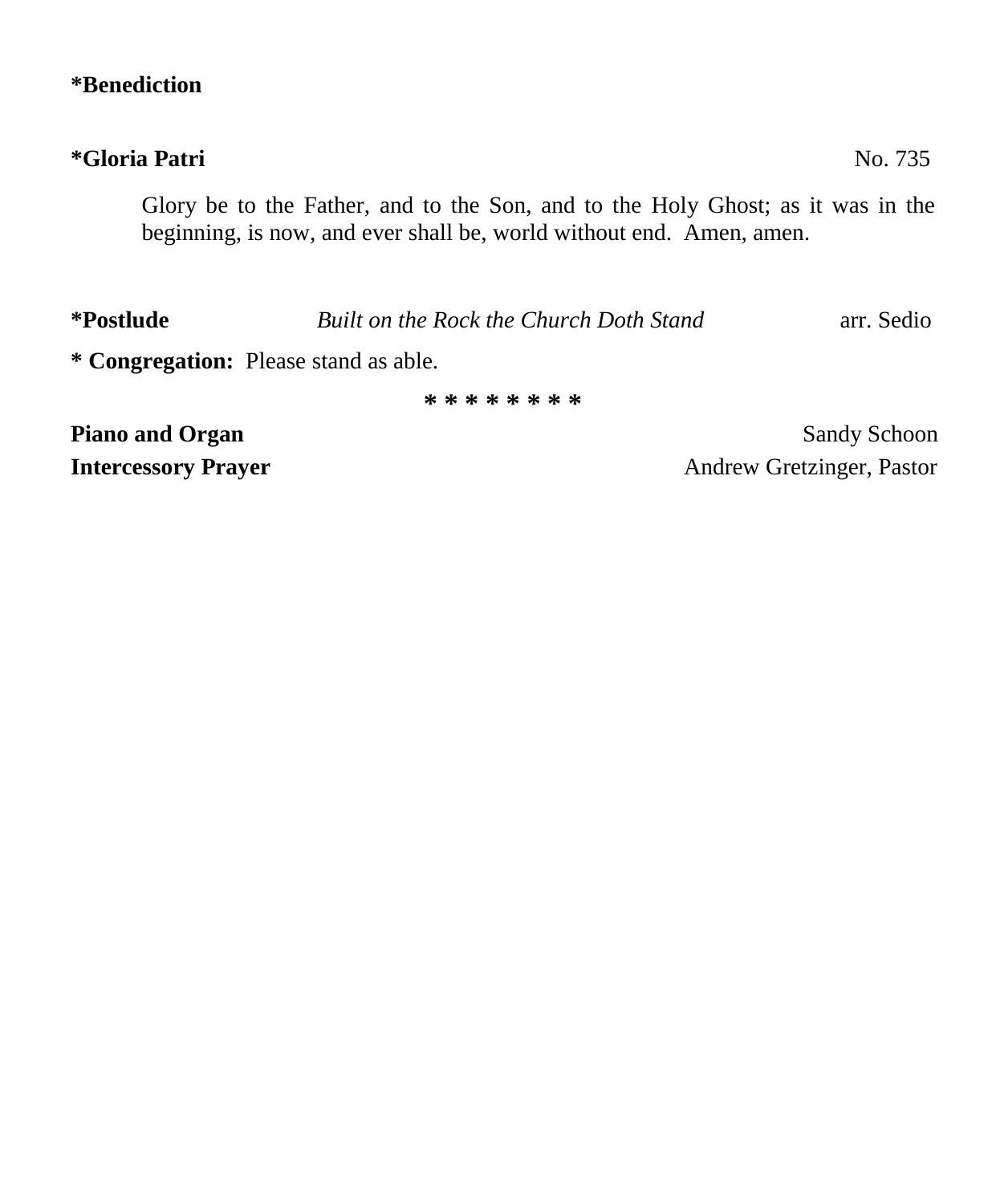## **Weekly Calendar**

| <b>DATE</b>     | TIME      | <b>EVENT</b>                                                 |
|-----------------|-----------|--------------------------------------------------------------|
| <b>SUN 8/23</b> | 10:00 AM  | Worship Service (also available on YouTube $\&$<br>Facebook) |
| <b>MON 8/24</b> | $6:00$ PM | <b>Hrivnak Care Group</b>                                    |
| <b>SAT 8/29</b> | 8:00 AM   | Men's Book Study                                             |
| <b>SUN 8/30</b> | 10:00 AM  | Worship Service (also available on YouTube $\&$<br>Facebook) |

## **Serving the Lord**

|                   | 8/23                | 8/30      | 9/6       |
|-------------------|---------------------|-----------|-----------|
|                   |                     |           |           |
| <b>AM Nursery</b> | N/A                 | N/A       | N/A       |
| Greeters          | N/A                 | N/A       | N/A       |
| <b>Treats</b>     | N/A                 | N/A       | N/A       |
| Serve/Cleanup     | N/A                 | N/A       | N/A       |
| Audio             | <b>B.</b> Armstrong | B. Schoon | J. Martin |
| Elder of the Week | Gretzinger          | Schoon    | Lindborg  |